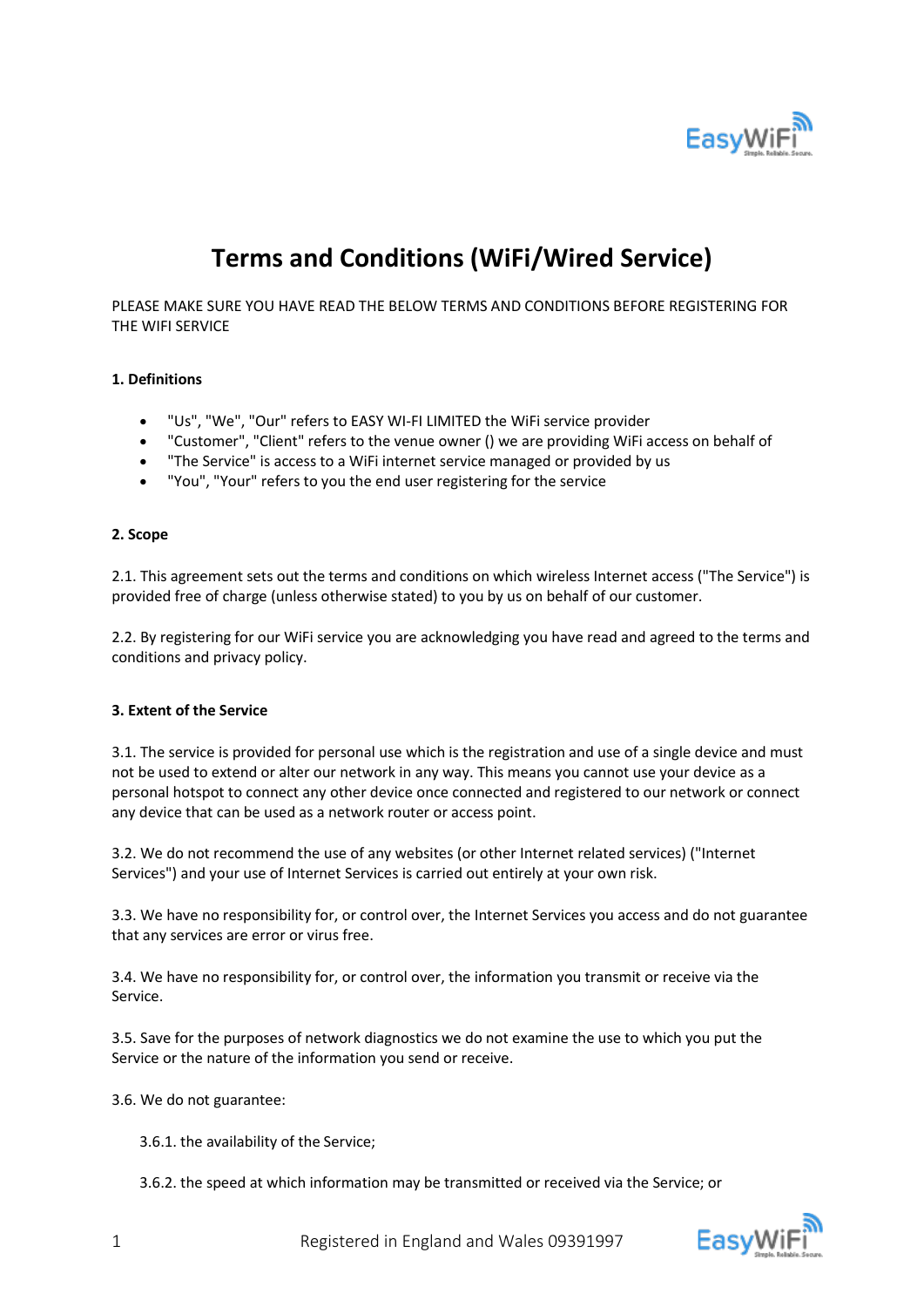3.6.3. that the Service will be compatible with your equipment or any software which you use.

3.7. We are not the internet service provider or broadband provider that will be used to connect to the internet. We do not have any responsibility for this service including but not limited to download and upload speeds, bandwidth, and reliability.

3.8. [Whilst we take reasonable steps to ensure the security of the Service and to prevent unlawful access to information transmitted or received using the Service] we do not guarantee the security of the information which you may transmit or receive using the Service or located on any equipment utilising the Service and you accept that it is your responsibility to protect your information and have adequate security (in terms of equipment and procedures) to ensure the security, integrity and confidentiality of your information and data.

3.9. We reserve the right at all times to withdraw the Service, change the specifications or manner of use of the Service, to change access codes, usernames, passwords or other security information necessary to access the service.

3.10. You will fully compensate us against all losses, costs, proceedings, damages, expenses, legal costs or liabilities howsoever incurred as a result of any claim resulting from your breach of clause 3.

## **4. Your Use of the Service**

4.1. You must not use the Service to access Internet Services, or send or receive e-mails, which:

4.1.1. are defamatory, threatening, intimidatory or which could be classed as harassment;

4.1.2. contain obscene, profane or abusive language or material;

4.1.3. contain pornographic material (that is text, pictures, films, video clips of a sexually explicit or arousing nature);

4.1.4. contain offensive or derogatory images regarding sex, race, religion, colour, origin, age, physical or mental disability, medical condition or sexual orientation;

4.1.5. contain material which infringe third party's rights (including intellectual property rights);

4.1.6. in our reasonable opinion may adversely affect the manner in which we carry out our business; or

4.1.7. are otherwise unlawful or inappropriate;

4.2. Music, video, pictures, text and other content on the Internet are copyright works and you should not download, alter, e-mail or otherwise use such content unless certain that the owner of such works has authorised its use by you.

4.3. We may terminate or temporarily suspend the Service if we reasonably believe that you are in breach of any provisions of this agreement including but not limited to clauses 4.1 to 4.2 above.

4.4. We recommend that you do not use the service to transmit or receive any confidential information or data and should you choose to do so you do so at your own risk.

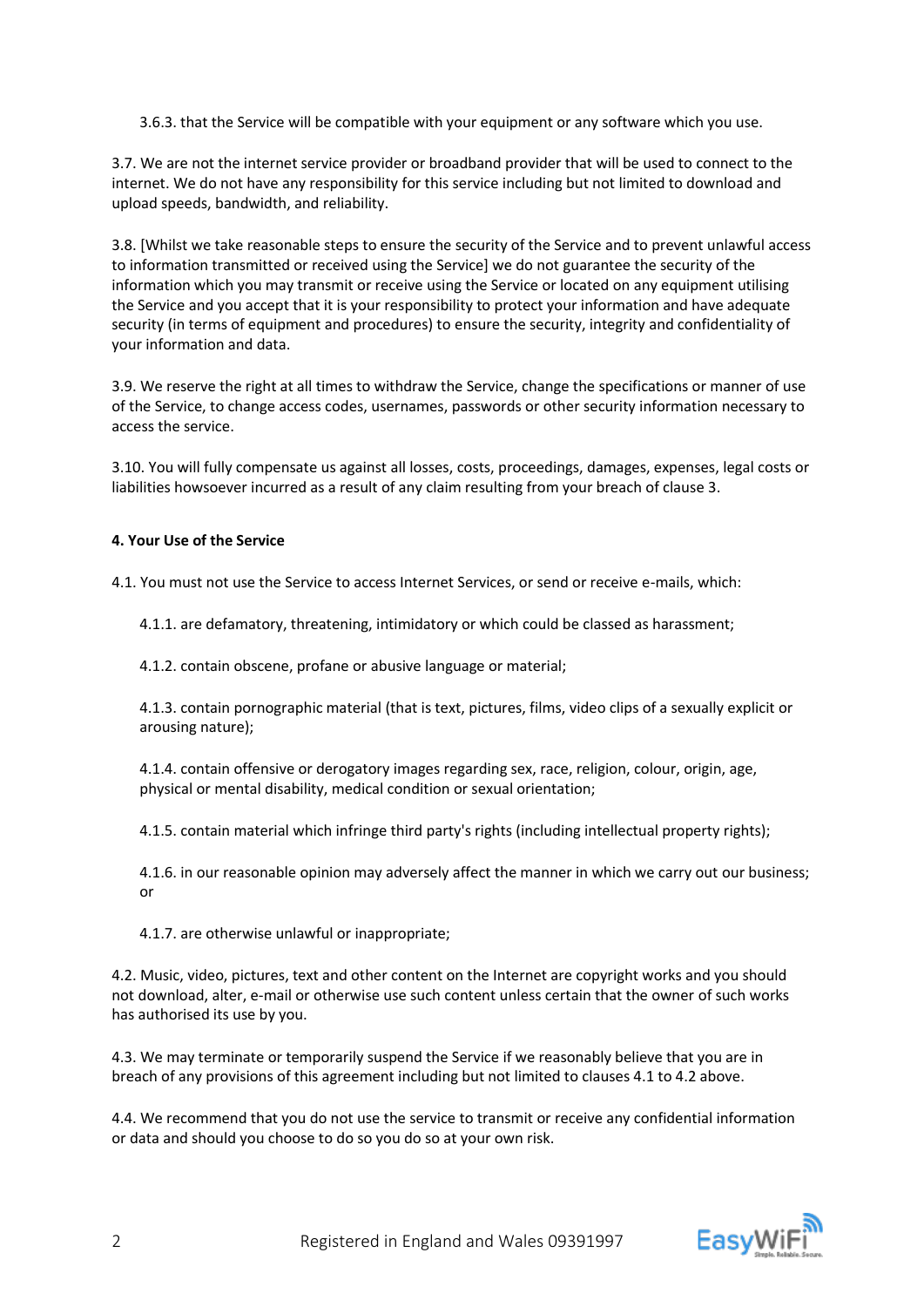4.5. The Service is intended for consumer use only. In the event that you use the Service for commercial purposes we would specifically refer you to clause 3.8 above.

4.6. Any secure WiFi offering is there to improve the security of your device connection to the WiFi service and does not extend beyond it. Using the secure WiFi offering does not in any way guarantee your communication or data is secure and we do not accept any responsibility or liabilities for the service.

## **5. Criminal Activity**

5.1. You must not use the Service to engage in any activity which constitutes or is capable of constituting a criminal offense, either in the United Kingdom or in any state throughout the world.

5.2. You agree and acknowledge that we may be required to provide assistance and information to law enforcement, governmental agencies and other authorities.

5.3. You agree and acknowledge that we may keep a log of the Internet Protocol ("IP") addresses and Media Access Control ("MAC") addresses of any devices which access the Service, the times when they have accessed the Service and the activity associated with that IP address.

5.4. You further agree we are entitled to co-operate with law enforcement authorities and rights-holders in the investigation of any suspected or alleged illegal activity by you which may include, but is not limited to, disclosure of such information as we have (whether pursuant to clause 5.3 or otherwise), and are entitled to provide by law, to law enforcement authorities or rights-holders.

## **6. Data Collection**

6.1. We operate in accordance with the Data Protection Act 1998 and in accordance with our 'Privacy Policy' which includes GDPR. You are also required to comply with applicable data protection legislation.

6.2. When registering for the service we will require personal information including but not limited to name, email, and phone number. By registering for the service, you agree that the information provided is accurate at the time of registration and that you will notify us of any changes.

6.3. You agree and acknowledge while using the service we will record the venue and in some cases wireless access point you are connected to, the time and duration of your session, data transfer statistics and Internet Protocol ("IP") addresses and Media Access Control ("MAC") addresses. This data is collected for the following reasons and is held for 12 months.

- Network statistics and troubleshooting
- Information requests to law enforcement
- Marketing (Where consent explicitly given)

#### **7. Other Terms**

7.1. You agree to compensate us fully for any claims or legal action made or threatened against us by someone else because you have used the service in breach of these terms and conditions, and in particular clause 3 and 4 above.

7.2. Whilst we do not seek to limit our responsibility for fraudulent misrepresentation or if you are injured or die as a result of our negligence we have no responsibility (to the extent permitted by law) to compensate you (whether or not we are negligent) for any direct financial loss, loss of profit, revenue,